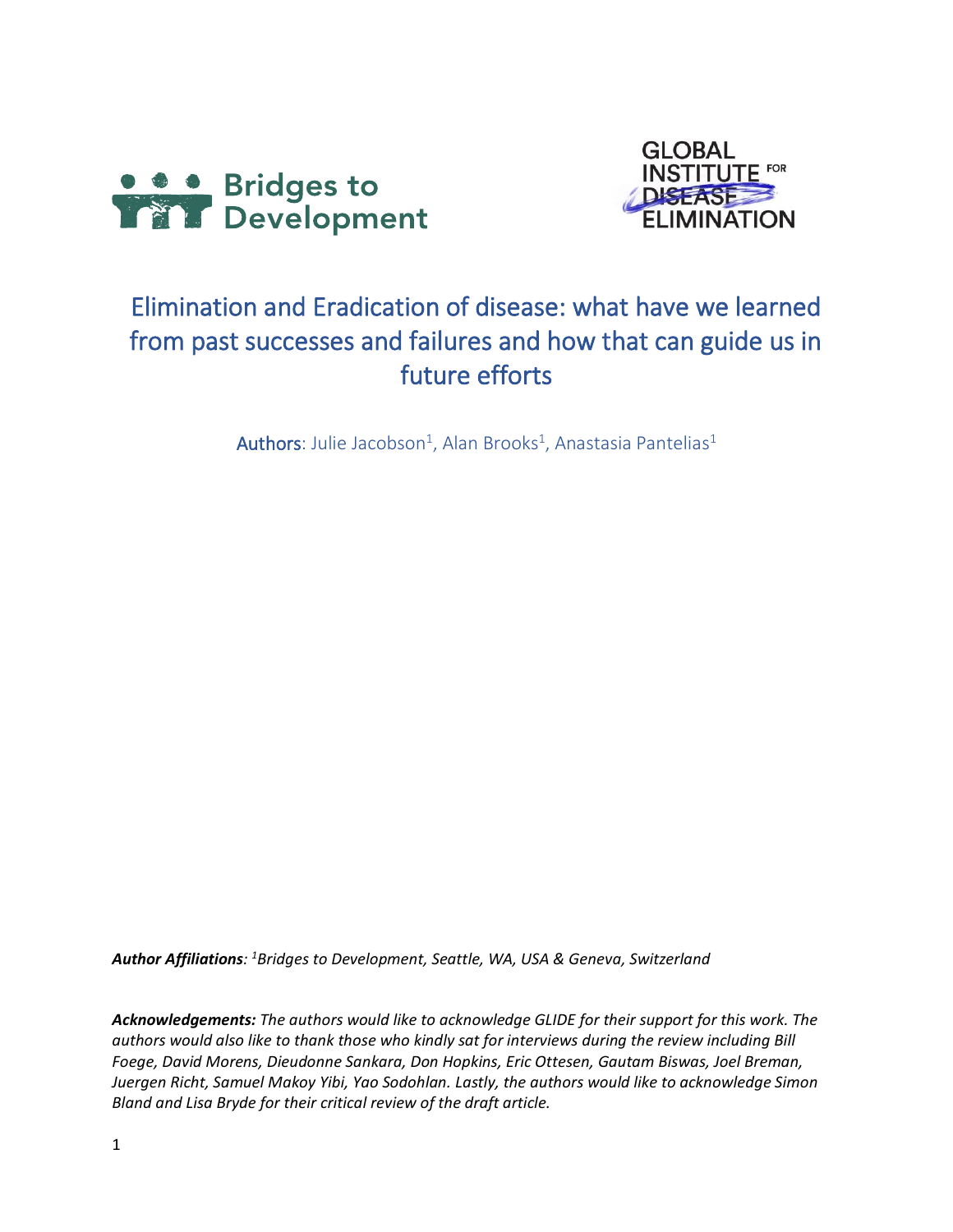### **ABSTRACT**

Elimination and eradication (E&E) are the most ambitious public health goals for a program to achieve. In fact, historically, the world has seen many failures in the attempt to eliminate and eradicate diseases. Individual, disease-specific elimination goals have been achieved in some regions (e.g. wild polio in the Americas in 1994 and South-East Asia a full 20 years later and then in Africa in 2020) but there is only one successful human disease eradication program: the Global Smallpox Eradication Program. The World Health Organization's new 2030 NTD Roadmap titled '*Ending the Neglect to Attain the Sustainable Development Goals*' which was launched in 2021, targets twelve diverse diseases for elimination or eradication in the years and decades ahead.(1)

Traditionally, E&E programs are implemented as extremely vertical programs. Some argue that this verticality is essential to the success of the program and a laser-like focus is required to achieve the goal. Others argue that we need a more integrated, health systems approach. The reality is that we probably need both, applied sensibly into the context in which the program fits. This vertical approach however, has hindered the ability to learn across programs to either benefit from successes or to avoid the same mistakes. For the world to most rapidly eliminate or eradicate its next disease, we will need to learn from previous successes and failures in E&E programs and apply their lessons to other disease efforts including the twelve NTDs targeted for elimination or eradication.

To help ensure the best chance of success in current programs, we have reviewed past and ongoing E&E programs, summarized lessons learned, and identified common elements contributing to success and failure. Building on these elements, we created an approach for evaluating E&E programs, proposing a set of review questions designed to identify areas that may require strengthening or adaptation within a program. A proactive independent review of programs based on historic lessons could help avoid unnecessary setbacks and delays, saving time and resources, and building stronger and more resilient programs that adapt to our changing global environment.

### **METHODS**

We explored disease elimination and eradication program efforts to learn from their experiences, successes, and challenges. To do this we reviewed data from publications and program reports, as well as expert interviews. For literature review we searched for papers, books, presentations, and reports from elimination and eradication programs with an emphasis on reviews, lessons learned, and cross program comparisons, which were few. We reviewed most thoroughly works looking at the successes of both smallpox and rinderpest. With the experts we conducted a series of semi-structured interviews with pioneers who have been part of successful elimination or eradication programs ('the Eradicationists') at the global, regional, and country-level across several disease areas: smallpox, Guinea worm, lymphatic filariasis, schistosomiasis, and rinderpest. Interviews were conducted with Eric Ottesen (The Task Force for Global Health, May 5, 2020), Gautam Biswas (World Health Organization, May 6, 2020), Dieudonne Sankara (World Health Organization, May 11, 2020), Joel Breman (Chair International Certification Committee for Disease Eradication May 15, 2020), Donald Hopkins (Special Advisor for Guinea Work Eradication at the Carter Center, May 18, 2020), William Foege (Professor Emeritus at Emory University, May 27, 2020), Yao Sodohlan (Director Mectizan Donation Program, May 29, 2020), Samuel Makoy Yibi (National Director for the Guinea Worm Eradication Program in South Sudan, June 17, 2020), David Morens (Senior Scientific Advisor at the United States National Institute of Allergy and Infectious Diseases, February 2, 2021), and Juergen Richt (Kansas State University College of Veterinary Medicine, February 11, 2021).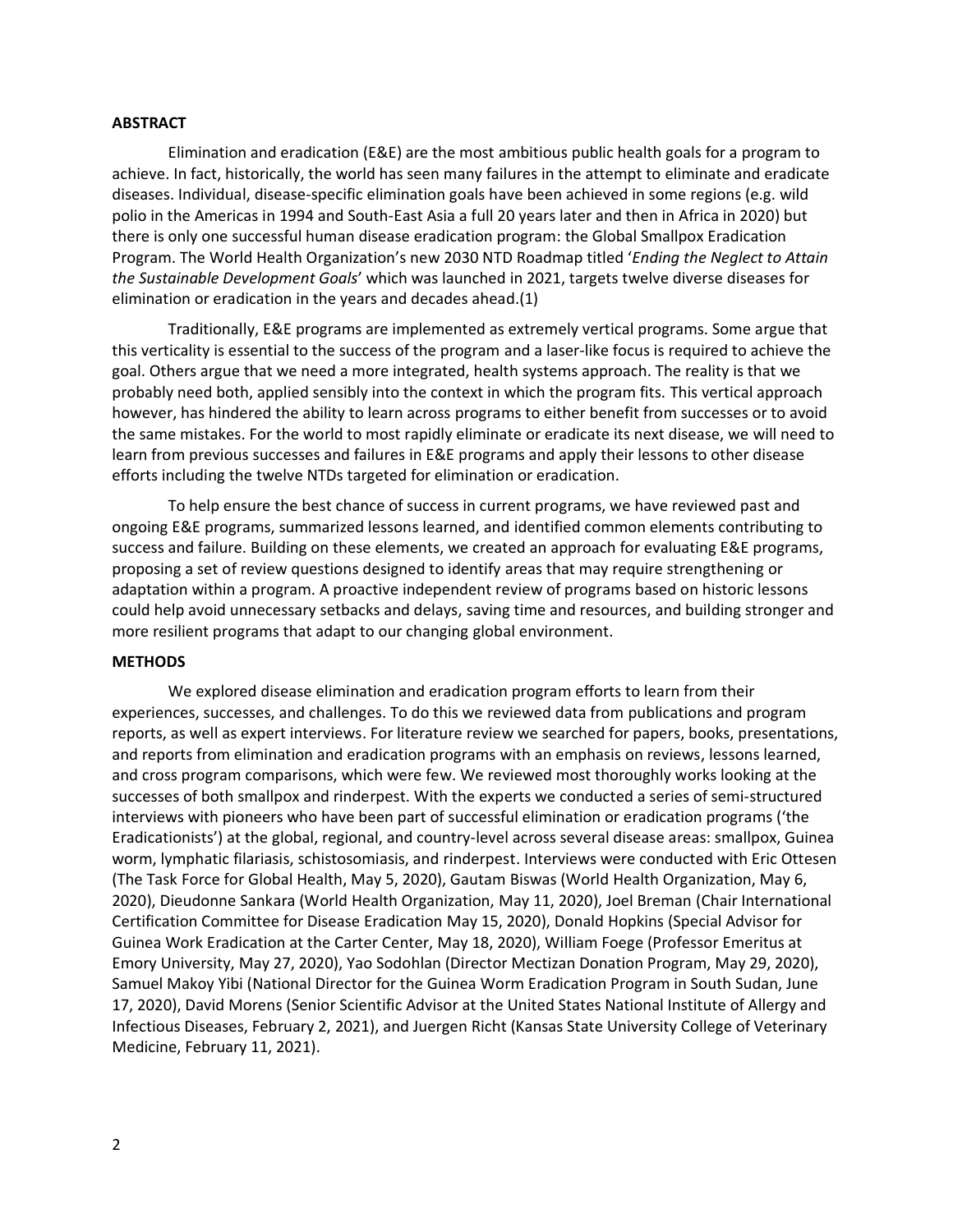From this review, an initial analysis was presented and further discussed at the Coalition for Operational Research on Neglected Tropical Diseases (COR-NTD) Annual Meeting (2020). Input from this workshop was used to further refine the analysis and proposed independent review questions.

# **Critical Failure Points and Drivers of Success**

From a review of the literature, we found a well-documented pattern of where E&E programs have failed, highlighting several common underlying areas of risk. These areas of risk can be grouped into three categories around the building blocks of the program; 1) strategy, 2) the context in which the program exists, and 3) tools. In addition, three broader, cross-cutting risks which can impact a program's chance of success; 1) a failure of a program to adapt; 2) a failure of program management or leadership; and 3) failure of a program to detect outliers and the unexpected. These risks are seen through the analysis of the program experience described in more detail below.

Understanding why programs have failed naturally leads us to try to understand how to mitigate these risks. To do that, it is necessary to understand how successful E&E programs have overcome these risks. Lessons on success came primarily from the expert interviews and, at a high level, revolved around two broad elements: people and programs. People matter; individuals' commitment, motivation, honesty, and integrity as well as deep community engagement will drive programs to success. If communities are meaningfully and respectfully engaged, they will be the strongest and most effective tool to ensure goals are met. The second element is a technically strong program with welldefined goal & objectives, reliable funding, clear indicators, continuous evaluation, and programmatic adaptation that embraces new information.

We have distilled and summarized a set of lessons learned from both failed and successful programs which can serve as guidance for future elimination or eradication efforts. The seven key lessons that emerged from the analysis are listed in the box below.

| Seven Strategic Lessons from Elimination and Eradication Programs |                                                   |
|-------------------------------------------------------------------|---------------------------------------------------|
|                                                                   | 1. Know and test your assumptions                 |
|                                                                   | 2. Understand the context-specific infrastructure |
| 3.                                                                | Engage/include communities and adapt locally      |
| 4.                                                                | Continuously test and adapt your tools            |
|                                                                   | 5. Expect the unexpected                          |
| 6.                                                                | People and partnership matter                     |
| 7.                                                                | Think about and plan for the last mile early on   |

In the following section, we will systematically review these lessons and discuss areas at risk of failure and more detailed reflections on the drivers for success. Figure 1 highlights a few reflections on risks of failure and drivers of success documented during our interviews with 'the Eradicationists'.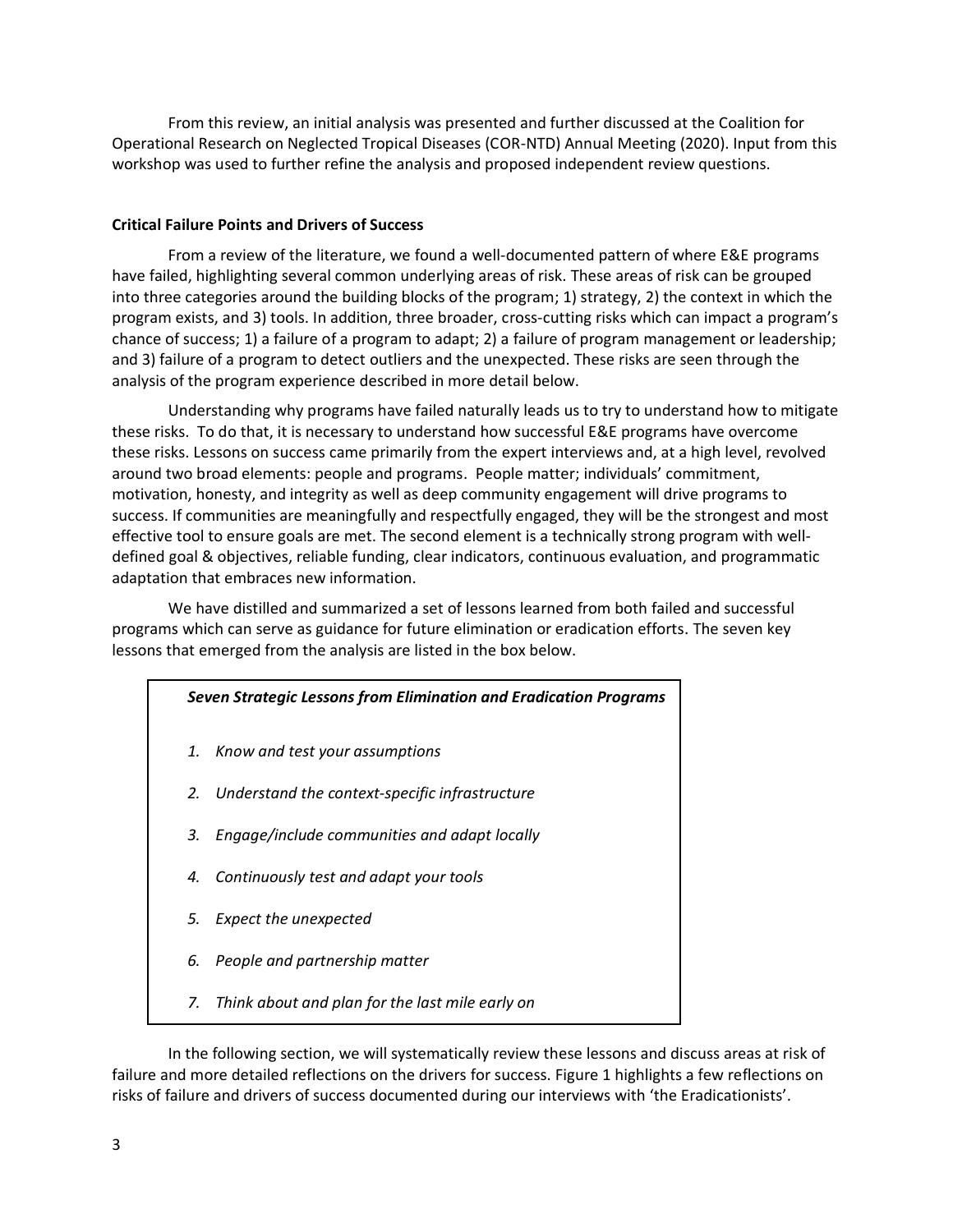Finally, we propose a set of new independent program review questions which can be used to assess a program's risks related to the key failure points and elements for success so that they can be proactively and systematically addressed.

**Figure 1**: Quotes taken from interviews with 'the Eradicationists'

| People  |                                                                                               |
|---------|-----------------------------------------------------------------------------------------------|
|         | Eradication is an optimist's sport - Bill Foege                                               |
|         | 'Certainty is the Achilles heel of science' [attributed to Richard Feynman]and that is why we |
|         | are still fighting polio - Bill Foege                                                         |
|         | Integrity and honesty are the most essential characteristics in the country team $-$ Joel     |
|         | <b>Bremen</b>                                                                                 |
|         | Sit with the communities they know much more about their community than you will ever         |
|         | know and you need to tap into that knowledge - Don Hopkins                                    |
| Program |                                                                                               |
|         | The best decisions are based on the best science. The best results are based on the best      |
|         | management - Bill Foege                                                                       |
|         | Scientists are great at understanding disease, not necessarily elimination - Joel Bremen      |
|         | Start with the hardest place first- Don Hopkins                                               |
|         | Define the last mile first - Bill Foege                                                       |

• *Be prepared and expect to have to adapt – Don Hopkins*

# *Know and test your assumptions*

All programs are, or should be, built on a series of assumptions that are based on the best knowledge and evidence available at the time the program strategy is established. One of the most fundamental assumptions which will impact the success of a program is that transmission is understood. In our review, the lack of understanding of transmission dynamics was identified as the main reason for program strategy failure starting with hookworm in 1907, yellow fever in 1915, yaws in 1955, and malaria in 1955.(2–4)). Despite these programs ultimately not achieving their goals due to these blind spots, they taught us a great deal about potential risks to E&E strategies. As such, changes in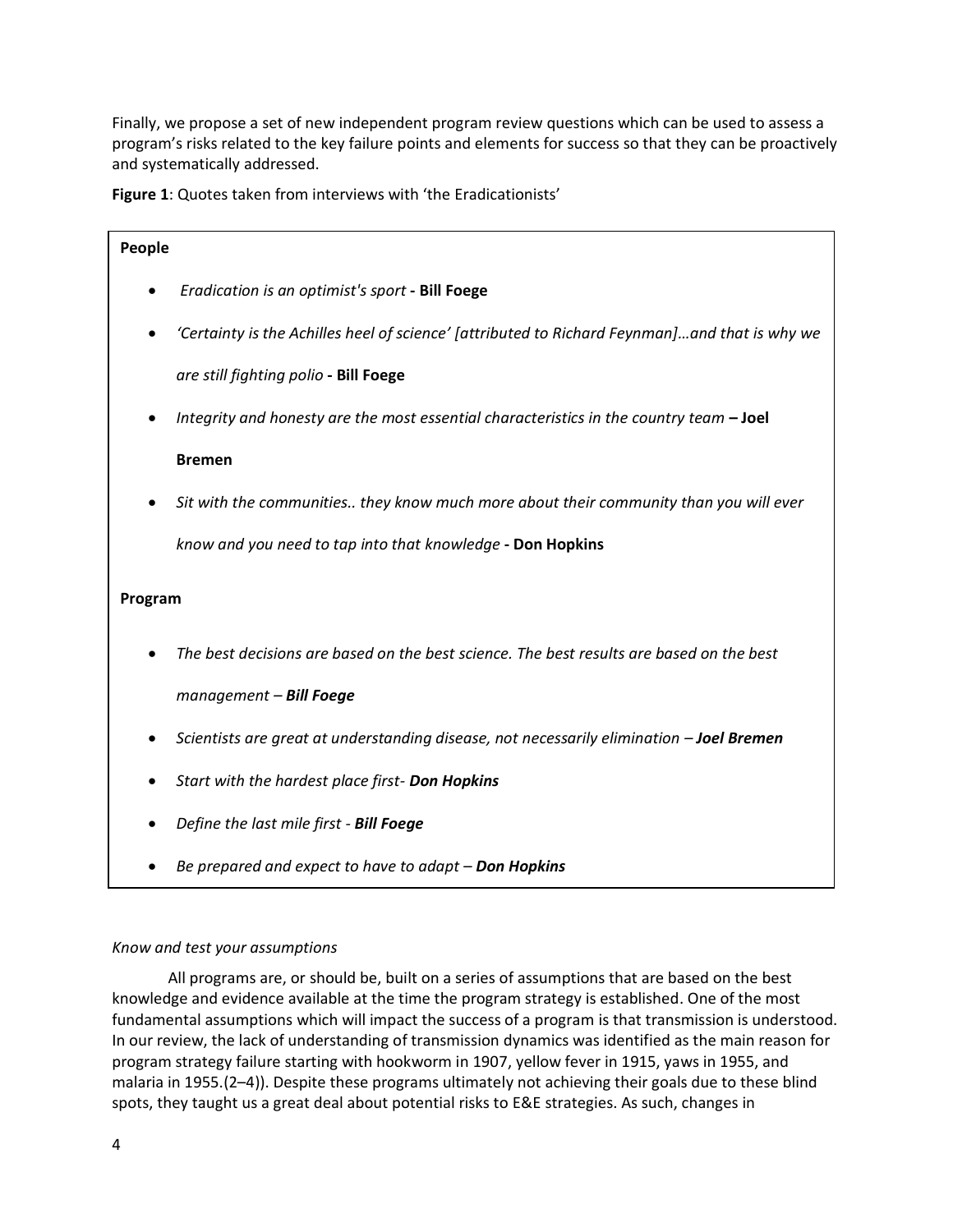transmission dynamics are now expected as E&E efforts progress. This has been seen in, has challenged and continues to challenge programs from polio to Guinea worm.

In more recent NTD elimination and eradication efforts, the most common assumption is that treatment will break transmission. Those familiar with the successful rinderpest eradication program noted that the single most critical reason for its success was the existence of an effective and deployable tool, a single-dose, inactivated, thermostable vaccine which conferred life-long immunity to vaccinated cattle.(5,6) In fact the tissue culture rinderpest vaccine (TCRV) was described as "one of the finest vaccines ever developed in human or veterinary medicine. It protected against all clades of rinderpest virus, provided lifelong immunity to cattle, was never associated with any adverse reactions, and a single tissue culture infectious dose was immunogenic."(7) This is similar to smallpox; the key attribute was a powerful vaccine that provided high level durable immunity with a single inoculation and led to the only human disease eradicated. The NTDs do not have a vaccine and eradication has yet to ever be successful on the global scale with treatment as the main intervention. There are several examples of where this approach is being used, has resulted in impressive public health impact, and has broken transmission in some settings, even at scale, but all programs are still struggling to break transmission at the global level.

For example, in onchocerciasis programs, the initial hypothesis was if you treat the heavily infected (meso- and hyper-endemic) areas, that transmission in the lesser infected (hypo-endemic) areas would not be sustained and infection would disappear.(8) This hypothesis did not prove to be true. With the new program goal of elimination, many historically untreated hypo-endemic sites will subsequently require years of interventions to catch up.

In leprosy, improved access to effective multidrug treatment resulted in a significant decrease in prevalence and cases worldwide. It was believed that, as active cases were treated, the incidence of new cases would decrease; however, the treatment of current cases did not decrease the incidence of newly detected cases. Sustained incidence and the presence of cases in children has demonstrated the continued persistence of transmission, highlighting key gaps in understanding of leprosy transmission and underscoring that the strategy was not sufficient to reach elimination of transmission. Now, leprosy programs are adapting and moving towards incorporating post-exposure prophylaxis (PEP) for close contacts of confirmed cases to stop transmission. This new strategy has been shown to decrease the incidence of new cases by 57% in the 2 years following the treatment.(9) New cases trigger active case finding in contacts and targets distribution of a single dose of rifampicin to all contacts, called a focal mass drug administration (fMDA) (10,11) This new approach is enabling progress towards decreasing incidence and hence towards the newly adopted goals of zero leprosy. These examples show the importance of testing assumptions that to mitigate against strategy-related risks. E&E programs need to be willing and able to challenge their assumptions and adapt their strategies in response to changes in or increased understanding of transmission dynamics.

### *Understand the Context-Specific Infrastructure*

A global E&E program for any disease has to work in all endemic settings to succeed in its goals. It is important to understand the context the program is functioning within to see if all elements of the strategy are possible in the local context. Limitations in the necessary infrastructure and supporting systems may not be sufficient to put into action all aspects of the strategy.

This brings in some of the adages from the Eradicationists- namely, Don Hopkins who, in an oral interview on May 18, 2020, recommended to "start in the hardest places first" with the idea that this will take you the longest and you will learn the most. For example, areas suffering from conflict and civil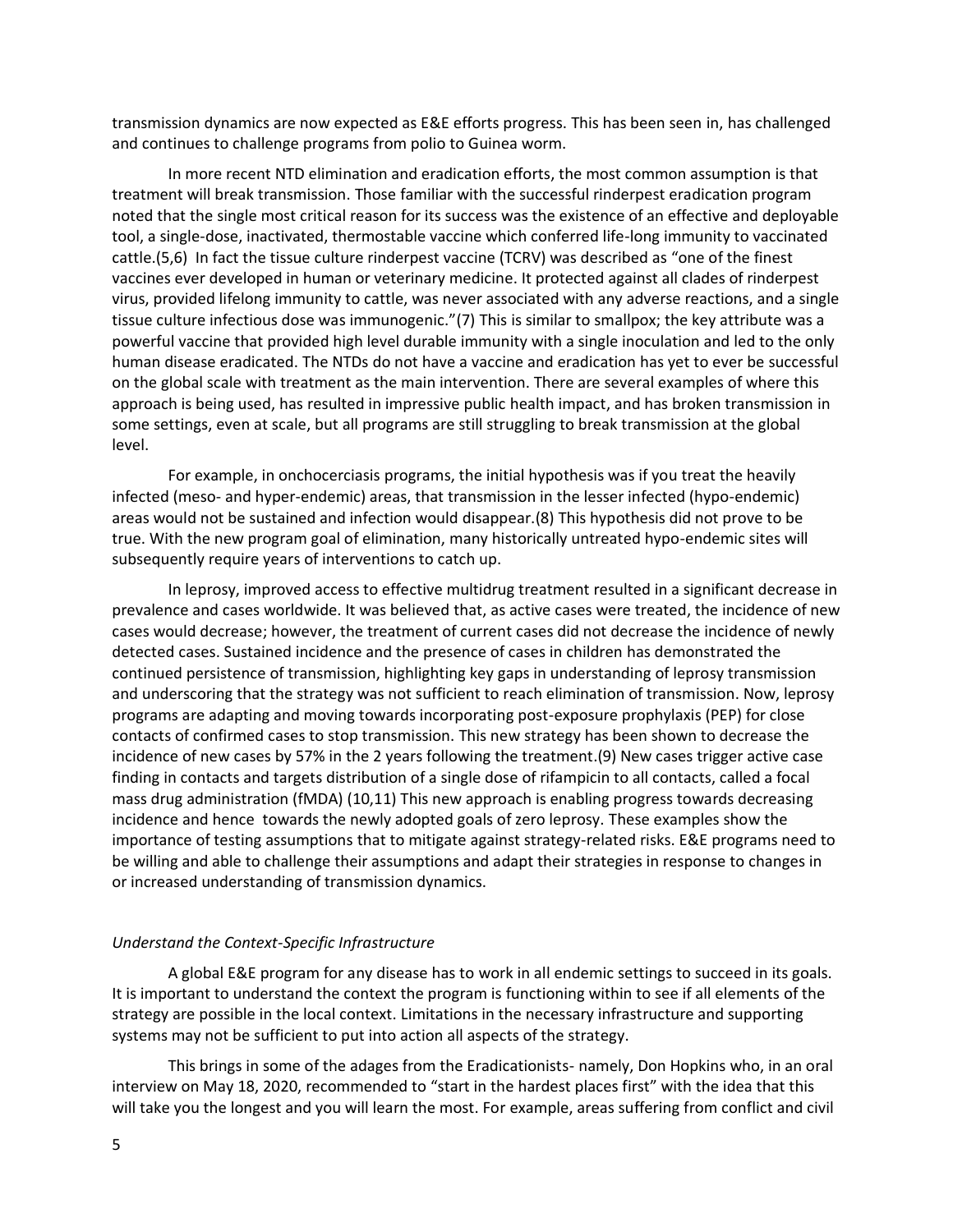disruption from disease or disaster represent the most difficult places to effectively deliver health services. This is demonstrated by the geographies where polio and Guinea worm are still a challenge. However, more broadly, chronic issues with staffing in hard-to-reach settings and limited technical staff can be equally crippling. To mitigate against such system-related risks, E&E programs should look for ways that their program or activities can help bolster or strengthen the unique and varied systems in which they work that vary greatly depending on the local context.

For example, the reintroduction or reemergence of Guinea worm in the Gambella Region of Ethiopia demonstrated this kind of system-level failure. Ethiopia is recognized to have one of the best primary health care systems with reach down to the very local level. At the time of the reemergence, the Community Health Worker and Health Development Army system, the first line of defense for Guinea worm, was weak with many unfilled positions leaving the region vulnerable and introducing delays in detection, diagnosis, and response. To address the challenges in Ethiopia, additional partner support including a high level field visit by the WHO, primary donor, and the Minister of Health, was required to understand and overcome limitations, bolster staffing, and build national commitment.(12) (personal experience)

In South Sudan, infrastructure is arguably amongst the most limited globally. Despite this, the Guinea worm eradication program needed to reach down to the village level to be successful. As a result, it was one of the first programs with an active presence in villages. Furthermore, the program's need to find a way to carry out its work in the face of severely limited health infrastructure created an opportunity to strengthen the new country's health system. The Guinea worm program's staff and volunteers demonstrated their importance to the health of the South Sudanese beyond GW by being the first to detect and report outbreaks such as measles to the central level. Through this they were acknowledged and became the community level health workers for the newly developing health system in the country and compensated for their efforts. In this way, Guinea worm volunteers became the first building blocks of the new health care system with field presence in the communities (from an oral interview with M. S. Yibi, June 17, 2020). This example demonstrates that if programs understand the limitations in infrastructure or systems, creative solutions can be developed that, in this case, both strengthened the E&E program and the health system more generally.

In Rinderpest eradication, the strategy relied on working with veterinarians and doing mass vaccination. This strategy was not working in conflict affected regions. The development of a thermostable vaccine allowed a new delivery strategy to be deployed that was adapted to the context including remote pastoralist communities and utilized community-based animal health workers (CAHW). This allowed the vaccine to reach populations that had been unreachable or overlooked in the past. (6,7)

# *Engage and include communities and adapt locally*

Our next theme is inspired by an old false assumption: one strategy will work in all settings and if it isn't working you aren't doing it well enough. Success is actually not driven by a top-down command and control, siloed process, even though has been for decades. E&E is a disbursed, decentralized, community dependent public health initiative. Success is driven by the empowerment of an effective, innovative, and forthright, local management. This premise was well laid out in an article by Teshome Gebre, where he argues for local ownership and national level decision making as the most essential elements in a program including learnings from yaws elimination in India. (13)

It is true that quality control of your program is essential and ensuring that the program is being done appropriately and with sufficient rigor is important, so centralized monitoring of progress and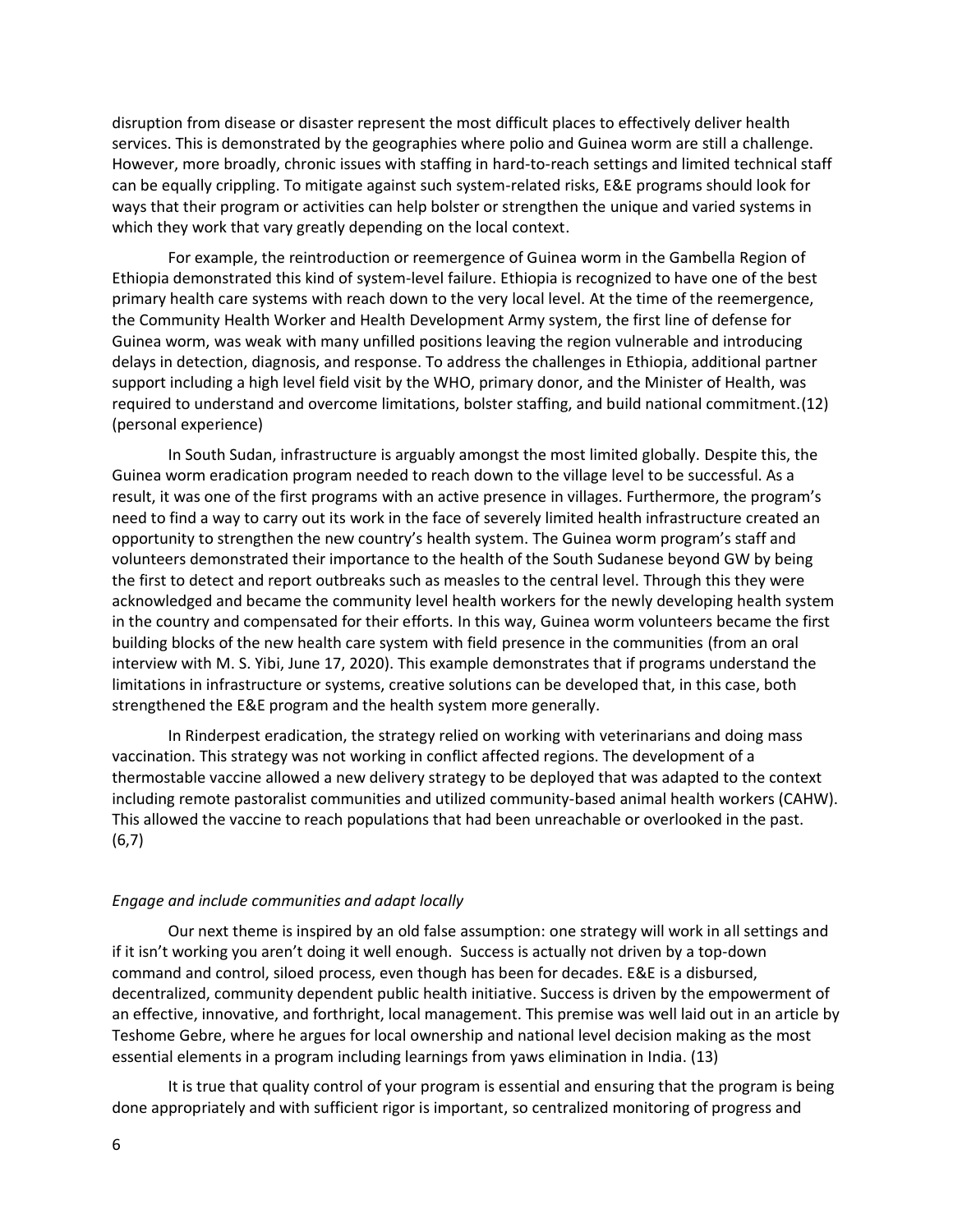process is essential; however, it is also important to question if the strategy itself is the issue. If you are doing the same thing in all settings and if your strategy has not evolved over the lifecycle of the program, you are at risk of failure. Adaptation in tools and strategies will be required.

A key failure of the previous Global Malaria Eradication Program was its unwillingness to adapt the strategy to different contexts. Early efforts on malaria eradication had strong political commitment and buy-in but a poor understanding of the need for the program to learn from communities and adapt to the local context. Ultimately, the program's response to these challenges was to abandon the elimination goal.(14,15) The Global Smallpox Eradication Program embraced the lessons from the failed malaria eradication efforts; one of the most important being the need to adapt to different settings. It was ultimately that ability to learn and adapt from communities that was a pillar of success in the smallpox program (House of Fire, oral interview with Bill Foege, May 27, 2020) (2)

The Guinea worm eradication program has several examples of local innovations and adaptation that were embraced by the program. For example, convincing communities that the water they have been drinking all their lives was contaminated was not easy. During our interview (May 11, 2020), Dr. Sankara reflected on how he adapted his communication approach to better resonate with the local populations. During a community discussion, he used a piece of cloth to filter the local, contaminated water to catch the tiny, swimming cylopods which carry the Guinea worm parasite. Then, releasing the filtrate into a clean glass of water and holding it up to the light, he was able to clearly show the cylopods swimming in the water to the community. This demonstration was very effective and soon was replicated in other areas to help communicate the risk to communities.

Another example of local innovation which has contributed to the success of the Guinea worm eradication program is an adaptation of one of the main tools of the program, the water filter. As described in interviews with Gautam Biswas (May 6, 2020), Don Hopkin (May 18, 2020), and Dieudonne Sankara (May 11, 2020), Nomadic herdsmen would not be at home during the day where there was filtered water to drink so they remained at risk by using unfiltered sources. With local innovation however, herdsmen took small pieces of the filter cloth and tied it to the end of a reed that they would then use as a straw to drink from the same water as their cattle but avoiding infection with the Guinea worm parasite. After observing this, Health & Development International (HDI) championed the efforts to replicate this adaptation and make the Guinea worm straw available in multiple program settings where people's work took them away from home and safe water sources.(16,17)

Again, turning to Rinderpest, local adaptation was essential in the final pushes to eradicate. This included as mentioned above the CAHW that could reach communities locally with the thermostable vaccine. It also included increased community involvement to get vaccines accepted and into at-risk animals by integrating Rinderpest vaccine with other interventions aligned with local priorities. They also moved away from large and expensive serosurveillance and utilized local community members to alert that there was rinderpest seen especially in the pastoralist communities that were well attuned to the disease transmission in their herds. This allowed quicker response and more targeted interventions that then could block transmission and then follow with the more expensive serosurveillance for confirmation of transmission being blocked.(6,7)

These examples demonstrate the power of engaging with and listening to local communities as local insights and innovation can help signal when current strategies are not working and provide innovations and adaptations to overcome challenges.

*Continue to test and adapt your tools*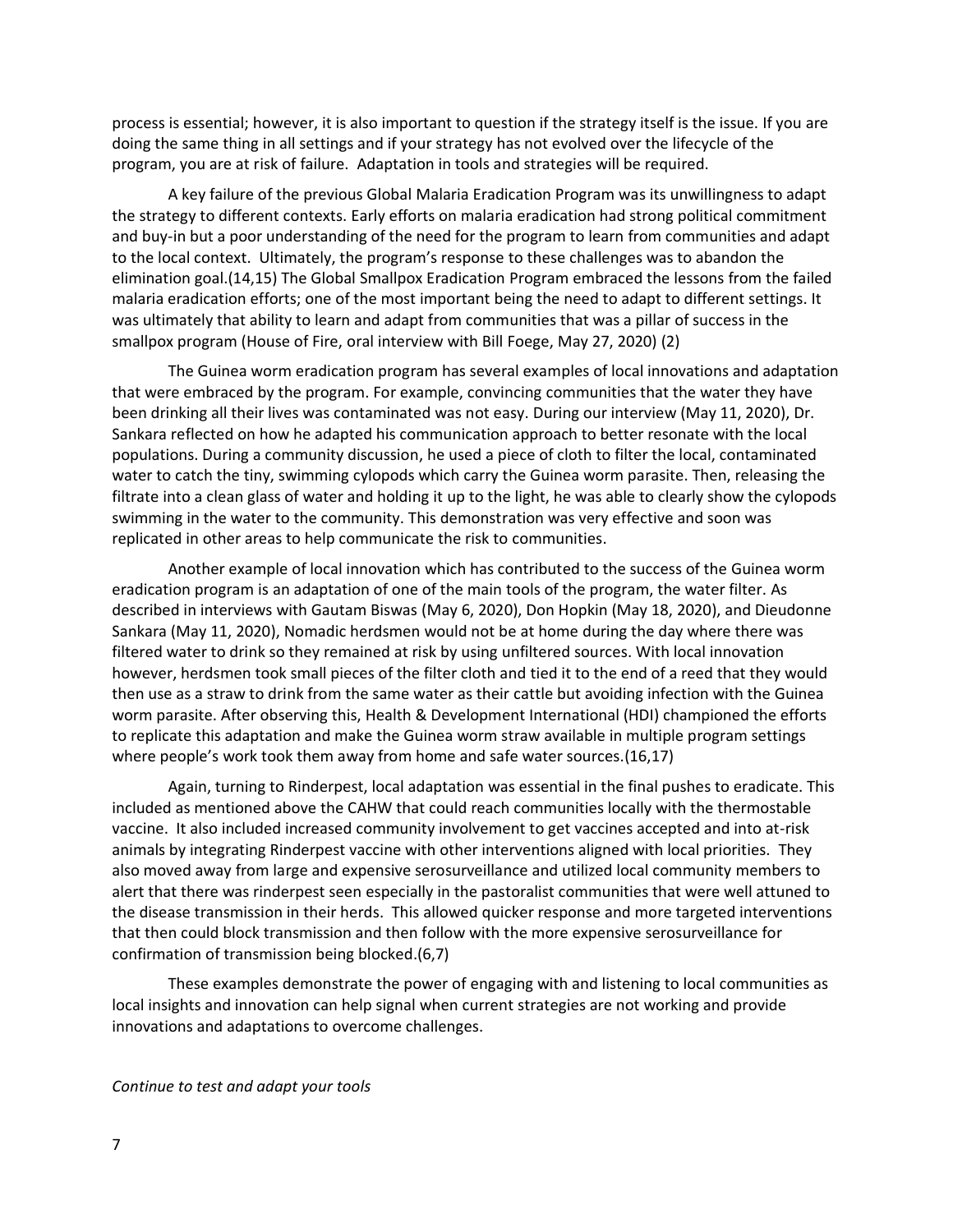For programs to be successful, the tools and interventions need to be effective, accessible, and deployable in all contexts and evolve with the program needs over time. Programs need to be able to monitor the effectiveness of the tools to detect early any loss of effectiveness that could put the program at risk and adopt and deploy effectively new tools that are developed. As mentioned above, the innovation of a thermostable rinderpest vaccine was a turning point in the success of the program allowing a new delivery strategy to be developed more aligned with the program needs.(5–7) The need for diagnostic tools to evolve over the lifetime of an E&E effort is well documented in evaluation of the early rinderpest eradication efforts and in a recent publication looking at diagnostics in context of the LF elimination program.(7,18) Drug resistance and insecticide resistance are also well recognized challenges that emerge and evolve over the lifecycle of elimination and eradication programs. Are your tools doing what you think they are and how can you tell if they are not?

For example, drug and insecticide resistance are well-demonstrated and documented issues in malaria control and elimination programs. But the emergence of chloroquine resistance was largely dismissed as an issue early on and was only later, ultimately seen as a significant threat to the success of the program. *'Nevertheless, as more and more countries joined the campaign and reported the achievement of total coverage with attack measures, often after strenuous efforts to reach remote areas, emerging problems were overlooked. Even the confirmation of chloroquine resistance in 1960, after treatment failures had been reported since the late 1950s from Venezuela and Thailand, was not given its full epidemiological importance because the campaign still hoped to interrupt transmission by spraying.'*(2)

As part of the new malaria eradication efforts through Malaria Eradication Research Agenda (malERA) Initiative, the issues of insecticide and drug resistance have been responded to in the new malaria eradication planning and research agenda. Renewed efforts for malaria eradication have also learned from the past and now are focusing on parasitemia and not just clinical disease to break transmission. This change in focus has required significant work in new diagnostics.(19,20)

The initial yaws elimination effort reduced clinical cases by 95% worldwide. However, the last remaining cases were not actively sought and sub-clinical cases were missed due to limitations in the diagnostics which contributed to ongoing transmission. Without an effective tool to identify everyone who required treatment and effectively respond to resurgence, the program ultimately failed to reach its eradication goal.(15)

Yaws eradication efforts have been revitalized with improved diagnostic options and data showing oral azithromycin is effective treatment which inspired a new drug donation from EMS in Brazil. However, this advance is tempered by an early acknowledgement and understanding that azithromycin resistance can emerge after even just one round of MDA.(21) This is now pro-actively being built into the evolving strategy for yaws eradication. Screening for resistance is being included in the M&E strategy along with immediate treatment with injectable penicillin in remaining and resistant cases to stop the spread of resistant strains that could threaten the eradication efforts.(22)

In onchocerciasis, the program's early mapping efforts relied on nodule palpation as a nonsensitive and non-specific sign of disease. This method was very helpful to target areas that were heavily infected and could most benefit from interventions; however, proved to be insufficient as the program shifted its goal to elimination. Now, the program is still struggling with inadequate surveillance tools to support elimination efforts now underway.(23) A similar analysis has looked at the needs for new diagnostics for onchocerciasis where gaps remain to efficiently guide programmatic decision making for elimination.(23)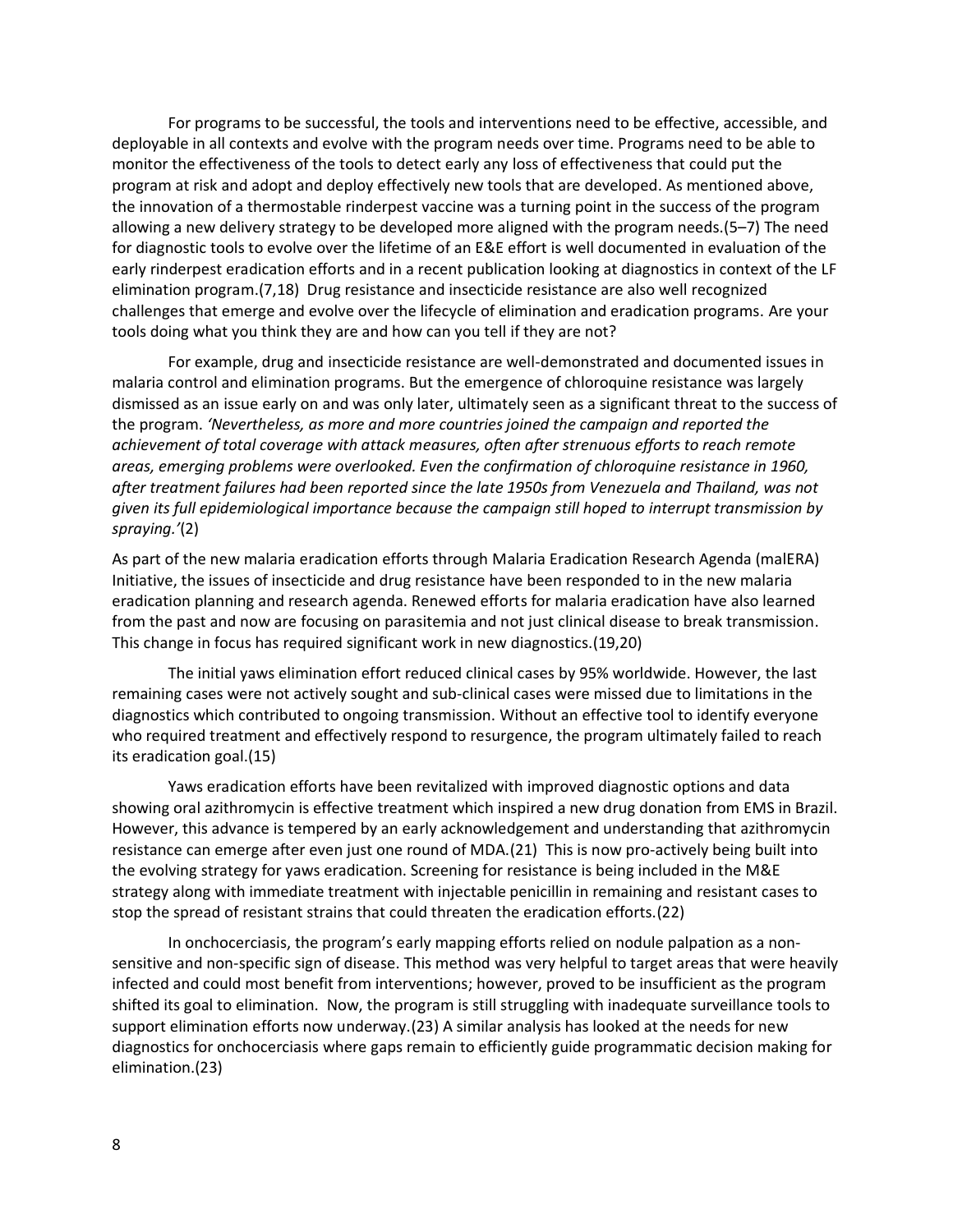# *Expect the unexpected*

Outliers matter, they are important because they challenge the assumptions built into the program. Outliers and unexpected findings are opportunities to learn, and course correct, if warranted. Frequently outliers can reveal transmission knowledge gaps, as such, outliers are the key to eradication. Normal control programs focus on the center of the bell curve. While this can decrease disease and relieve suffering, it is not sufficient to stop transmission and eradicate disease (figure 2).(24) In order to eradicate, deliberate attention needs to go to the tails of the bell curve to understand what is driving and potentially sustaining transmission in these settings.

**Figure 2**: Control programs typically focus on the center of the bell curve. Elimination and eradication programs need to also consider the outliers, or the tails to understand the potential drivers of sustained transmission.



Eradication and elimination programs must pay attention to the outliers which drive timelines, costs, and setbacks

Outliers can come from unexpected human behaviors. For example, distrust in the polio eradication program flourished in northern Nigeria after rumors circulated that the vaccine was harmful and being used to sterilize the population. Consequently, households began to hide children, even passing babies over the fence, when vaccinators would visit to hide them from the team. This unexpected experience hampered eradication efforts until the issue was uncovered and addressed by the program.(25) This experience also emphasizes the importance of considering the socio-political environment when determining the potential effectiveness of an intervention.(26) Understanding community dynamics, motivations, interests and incentives lie at the heart of effective programs.

Outliers can also come from unanticipated changes in the pathogen or its transmission as seen with the continued emergence of Guinea worm infections in dogs in Chad. Chad had a 10-year period where no cases were reported, but weakness in the reporting system led to the country never being certified as Guinea worm free. When a human case was confirmed in 2010, the pattern of cases was not a classic outbreak pattern but instead sporadic. Subsequently, in 2012, cases in dogs were found and recognized as a potential source of human infection.(27,28) Based on these findings in Chad, infections in dogs are now a recognized threat to success of the program and pose a risk of spreading to the neighboring countries of Cameroon and Central African Republic (5). The recognition of dog cases has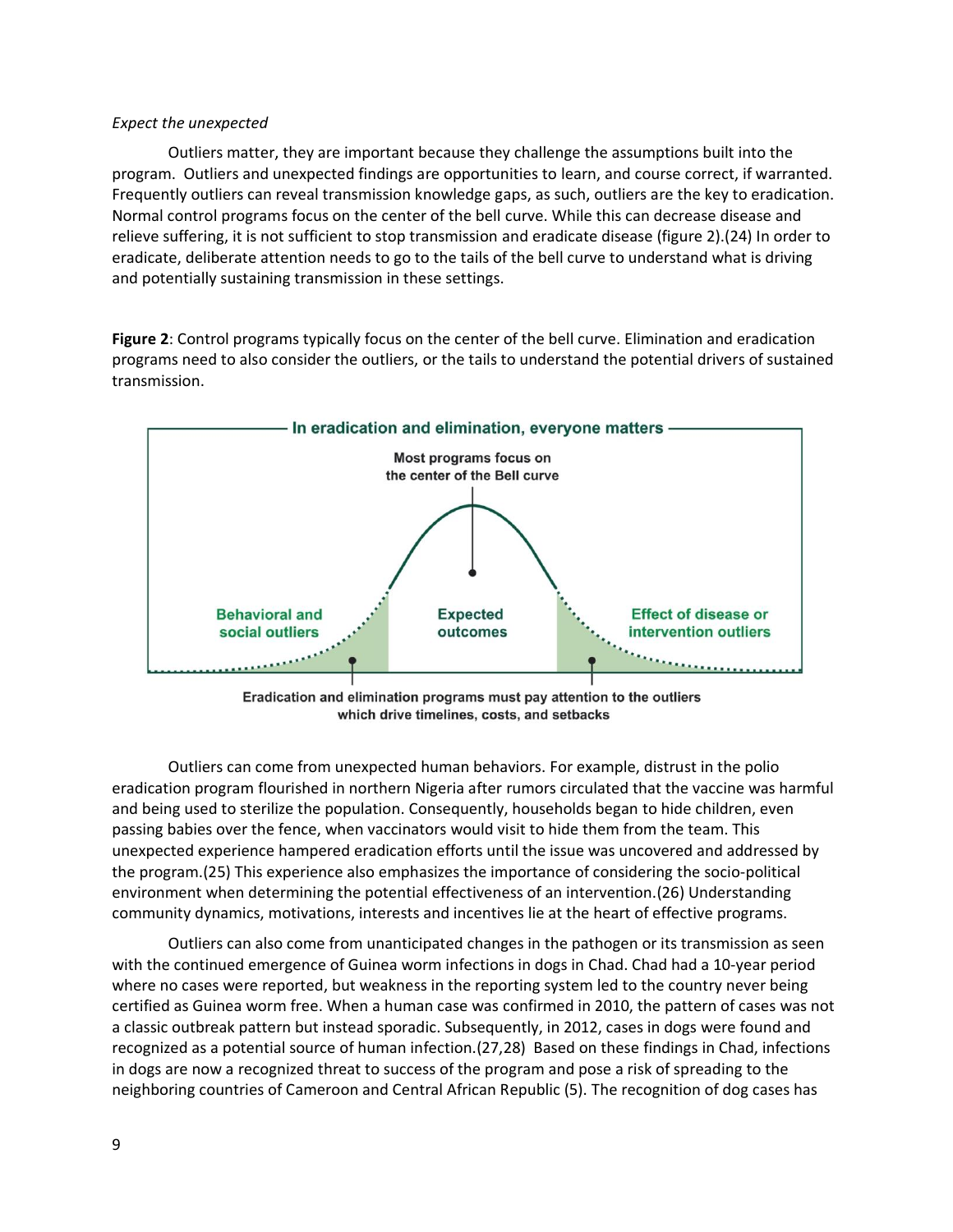led to significant investigation in all remaining endemic countries and resulted in the detection of cases at much lower levels in dogs, cats and wildlife such as baboons.(27,29)

Rumors and case investigations are important tools to understand where transmission patterns are deviating from known patterns. Investigation of an unexpected case may uncover a weakness in the program indicating the need to adapt or establish a new research priority to learn more. For example, in our interview, Don Hopkins (May 18, 2020) described the situation when rumors led to the detection of cases in northern Mali which was thought to not be endemic for Guinea worm. Upon investigation it was discovered that the source of the outbreak was a farmer fleeing failed crops due to drought in the south of the country. The farmer walked over 400 km north to Algeria during which time his Guinea worm emerged, and he contaminated a water source infecting the northern nomadic Tuareg. This unexpected activity required starting a new program in a challenging newly endemic area.(30) (Don Hopkins interview)

# *People and partnership matter*

Successful E&E programs require comprehensive coalitions or partnerships, and it is an investment to make them strong and flexible by building on partners' strengths with open communication. Coalitions or partnerships should include a clear plan with measurable goals and partner roles adapted to strengths which embrace and respect the diversity of what is required for success. It is also essential to have a source of flexible adaptive funding to support the partnership, prospective investment in upcoming needs, and program adaptation over time.(7,7,24,31) The establishment of a global partnership was the turning point that resulted in the eradication of rinderpest.(31,32)

Everyone can be replaced but that does not mean they are replaceable. People and strong partnerships are essential to elimination and eradication. Talent and commitment should be rewarded and nurtured at all levels. The contributions of all partners need to be acknowledged and when one partner suffers a setback others will need to step in.(24,32) An example of this is when the END Fund stepped in and was able to generate interest and funding from philanthropists and local companies to fill a funding gap when a coup in Mali meant that USAID could not transmit funds for the NTD program due to US government regulations.(33) Close communication and partnership through the Uniting to Combat NTDs Stakeholders Working Group and Donors Working group allowed peer to peer conversations and problem solving to overcome potential program interruptions.

The Eradicationist interviews identified a number of important points related to people and partnerships. Numerous examples of strongly committed individuals that drove programs to success or avoided setbacks were given through these interviews. This element of human level commitment and perseverance is hard to find documented in the peer reviewed literature but is too important to overlook. It is well documented in some of the books about the experience of eradicating smallpox which detail the perspectives and commitment of the people involved.(34) As Joel Bremen, Bill Foege, and Don Hopkins all emphasized in our interviews, find the right people and invest in them.

Eric Ottesen brought out another aspect of this in his interview (May 5, 2020), "value each partner and understand their needs, especially donors." If you are not meeting your partners' needs or understanding what motivates them, your partnership will suffer and you may lose partners all together.

### *Think about the last mile*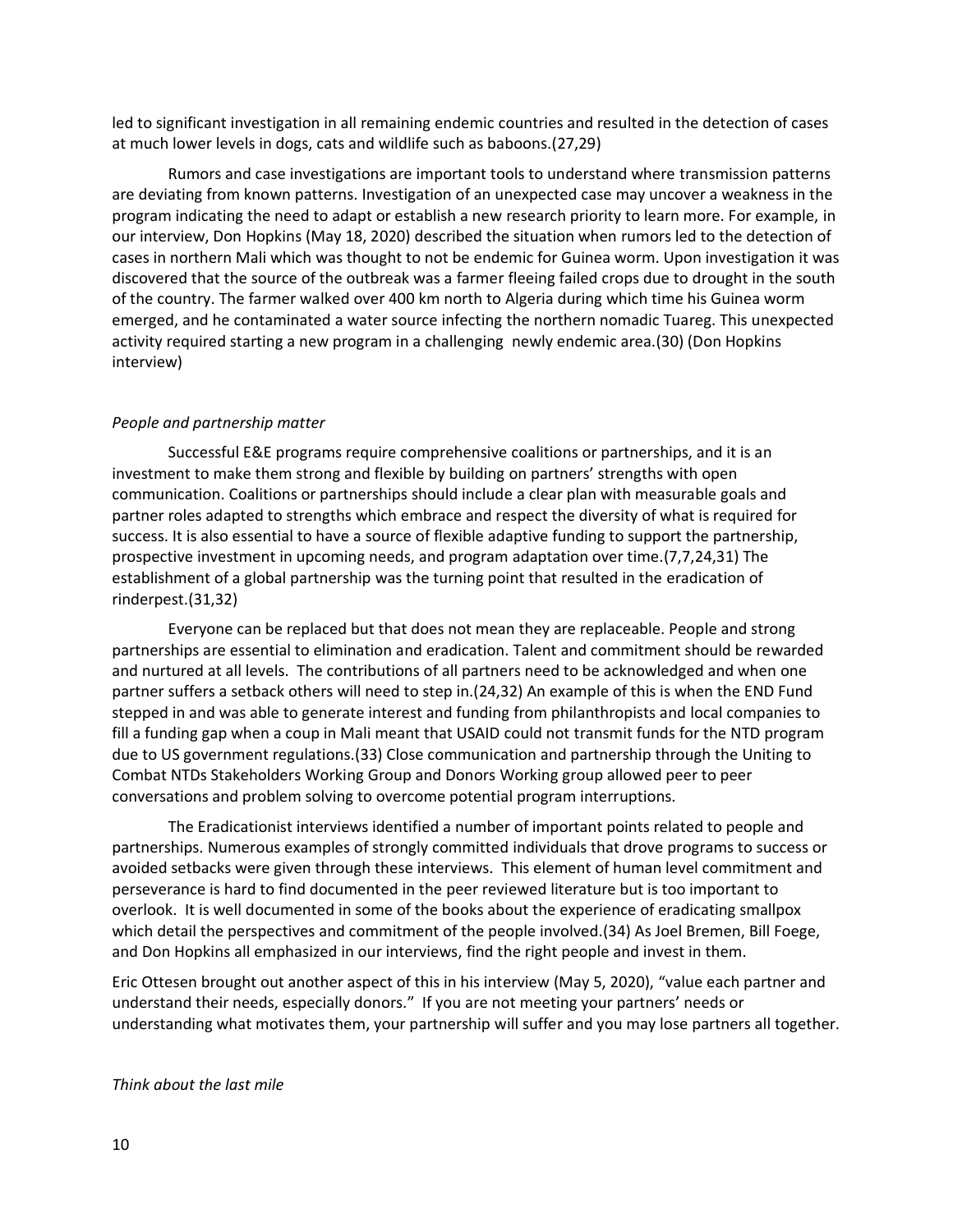Consistently, the challenges of the last mile emerge as the most difficult to overcome. The last mile is the longest mile. The epidemiological curves of polio and Guinea worm depict the challenges of the end game well. The fight is not over but it has changed. We still have not fully embraced the advice "planning for the end at the beginning" given by Bill Foege. It is hard to predict the ending in specifics but we know that the end will take longer than expected and be expensive. Investments in work that can decrease the long tail of elimination or eradication should pay back to the program and justify expenses. Some work has been done to model this through the consideration of eradication investment cases that show some of the trade-offs in cost and equity of sustaining elimination as opposed to full eradication.(35,36)

One piece of advice to shorten the timeline shared by the Eradicationists, recommends tackling the hardest places first and planning for the last mile at the beginning. As second lesson notes that the end is hard, and it is not over until it is all gone. As mentioned above, Yaws decreased cases by 95% in 1964 and then stopped the vertical program to be integrated into primary health care which resulted in the eventual failure of the effort and resurgence of disease.(15) Human African trypanosomiasis (HAT) shares a similar tale with cases down to  $\approx$ 4,000 in 1960 and a slow and steady resurgence at the beginning of the 21<sup>st</sup> century to almost 300,000 estimated cases. It has now taken decades to regain progress with millions of dollars spent on test and treat campaigns and new diagnostic and drug development to improve treatment and outcomes to again bring levels down. Now HAT is again looking at integration with the heath system with new diagnostics and treatments appropriate for use in the periphery of the health system but this integration is being heavily debated to avoid past mistakes. (37,38)

### **A path forward: Tools to Mitigate the Risk of Failure**

E&E programs must constantly challenge accepted/established approaches because disease epidemiology changes in extremely surprising and unpredictable ways as they progress towards the end. The seven critical lessons learned in our review of existing and historical E&E programs have given a useful insight into how to create or rework programs to mitigate the risk of failure. In response to this we propose two critical tools to mitigate risk and plan for success. The first is a rigorous and responsive research agenda embedded into the program and informing the strategic plan. The second tool is a newly proposed independent review process to identify areas of risk or weaknesses to be proactively addressed.

### *Research Agenda*

An embedded research plan is a critical element to an E&E program.(24) The research plan should address all potential areas of risk including testing assumptions, looking at processes for weaknesses, investigating unexpected findings and outliers, and questioning all the tools at use in the program. In addition, proactive investments in research for tools appropriate at different stages of the program need to be considered from the early stages of the program.(23,39–42)

One of the best considered and evaluated eradication efforts is the new malaria eradication program.(2,43) When the target of eradication was adopted again, there was an extensive pro-active process of reviewing past efforts and what worked and what didn't through the Malaria Eradication Research Agenda (malERA) Initiative. As part of this work a comprehensive research agenda accompanies the malaria eradication efforts that includes a drive for deeper understanding of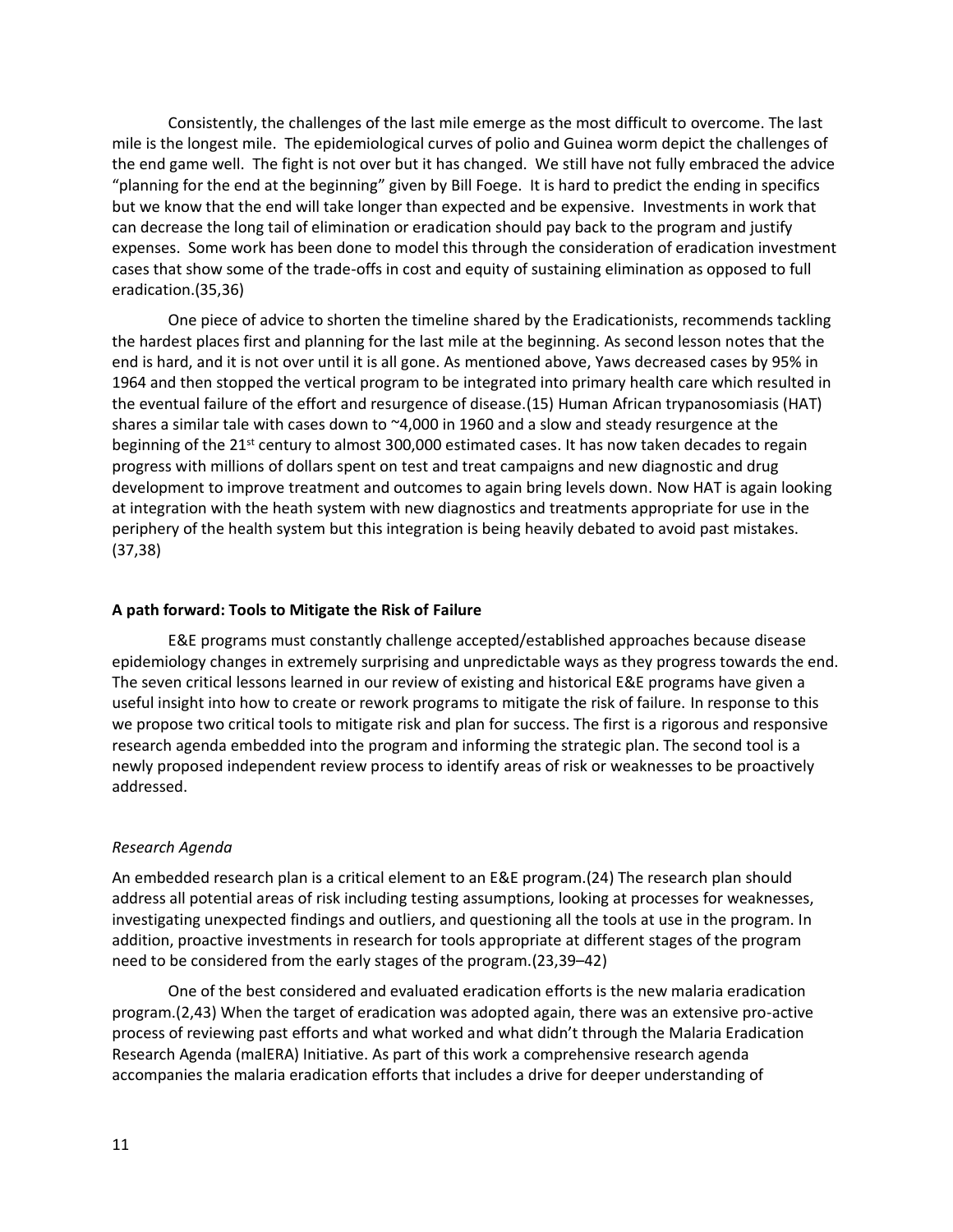transmission and reservoirs and well as the need to continue to learn and re-evaluate assumptions and tools during the effort using approaches like modeling.(20,43–45)

# *Independent Review Framework*

E&E programs are unlike any other public health program. The international community needs a method to assess E&E programs with a systematic approach built on past experience and to reinforce continuous learning. We should consider a regular maintenance plan similar to what you do with your car. Every so often the program needs to be strategically looked at- check the fluid levels, kick the tires and see if the program is performing optimally. Part of this maintenance system should include a major overhaul when you have decreased cases 90% and are entering the end game. We can call it the 90% rule. At that point the whole program should be critically evaluated with all program elements and assumptions reviewed. Considering tactics better suited to the last 10% could save time and money by focusing on what has been learned from the outliers at the ends of the bell curve.

To systematically assess a program for the risks seen in figure 3 and to identify weaknesses that can be addressed, we have defined a set of questions that can be the basis for an independent review. Figure 4, lists the questions that have emerged, refined by peer input at COR-NTD. With these elements we can begin to build a framework for a resilient program.

**Figure 3**: Summary of key areas for elimination and eradication programs to assess as identified during case reviews and interviews with experts.

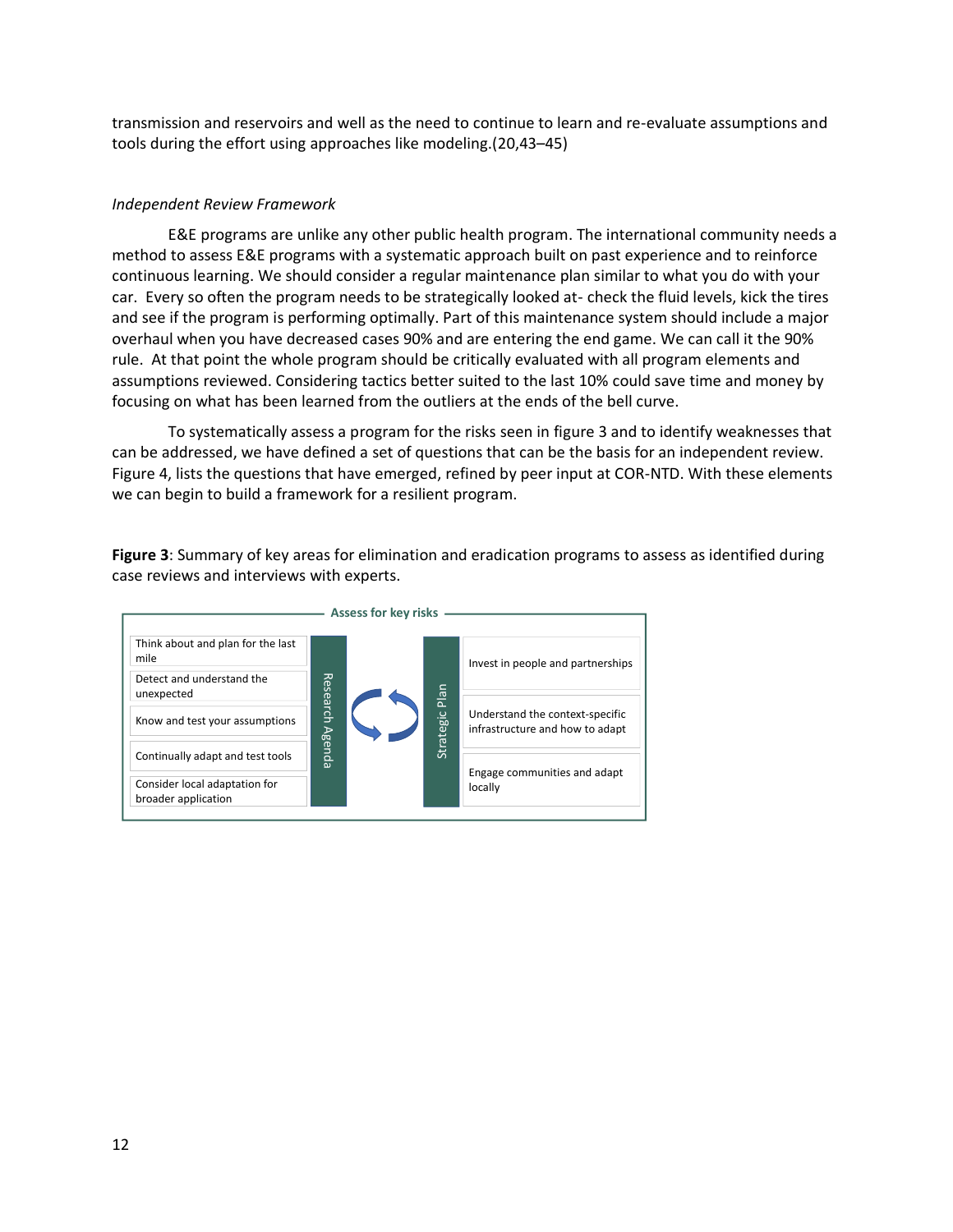**Figure 4**: Questions to help elimination and eradication programs assess key risks, weaknesses, and areas were research or adaptation may be required for success.

•

•

•

•

•

•

•

### **Independent Review Questions**

#### **Know and test your assumptions**

What are the program assumptions with regards to transmission? Effectiveness of interventions?

- Is the current strategy aligned to the latest understanding of the disease?
- Have the assumptions been reviewed and revisited to see if they are still relevant?
- Are there gaps in understanding of transmission dynamics? Are gaps part of the research agenda?
- Are all aspects of the transmission cycle exploited for weaknesses to improve the program'<sup>s</sup> ability to eliminate transmission?
- • Is the program designed to detect or adapt to changing transmission patterns?
- Is there a strategy to detect or respond to reemergence?

### **Understand the context-specific infrastructure** What are the assumptions about the ability of countries and

- communities to successfully put in place all aspects of the strategy? Does the program have a way to understand the infrastructure or settings that the program is running in to anticipate needs for support?
- Are there sufficient financial and human resources to put the strategy in action at all levels?
- • Are poor infrastructure or conflict issues accounted for in planning?
- Is there sufficient political and local buy-in to the program?
- Are there resources to address gaps where system gaps may limit the ability to implement program elements?

### **Role of Communities: Engage and adapt locally**

What adjustments are needed to ensure that the program is relevant to local context?

- • Are communities and community members engaged in the implementation of the program and problem solving of local challenges?
- Are they empowered to provide frank and open feedback and suggestions to the program team?
- Is the program able to adapt with input and innovation from the field? Is this adaptation reviewed for further implications in the local and other settings?
- Are local innovations included or reviewed to be included in the research agenda?

#### **Continuously test and adapt your tools**

What are the program assumptions with regards to the ability to measure endpoints? Effectiveness of tools?

- Are there host-mediated limitations to the tools being used in the program (e.g., vaccine or diagnostic- no seroconversion)? Are the limitations accounted for in the plan?
- Are there populations where interventions cannot be used or are contraindicated? Does the program have a strategy to overcome these limitations?
- Is the program designed to be able to detect if pathogenmediated resistance develops to the interventions?
- Is the targeting of the interventions using the available tools and strategies appropriate (e.g., insufficient diagnostics, sampling strategies)?
- Is there a strategy to detect or respond to lack of response to prevention/treatment?
- Is innovation introduction and uptake slowed by delays in regulatory, guidelines, or funding?
- • Are there investments in tools (diagnostics, treatments, and any environmental control) for all stages of the program?
- Is there an independent review process in support of elimination or eradication?

### **Outliers: Expect the unexpected**

What are the unexpected findings telling you about the program?

- • Does the program conduct case investigations? Are these investigations used to adapt the program and/or create research questions?
- Is the program able to account for the importance of population movement (seasonal, conflict, weather, holiday/cultural events)
- • Is there trust in the program? Are there areas where mistrust by the recipients limits access?
- • Does the program investigate outliers, unusual cases by presentation, geography, or demographics?
- Is there a way to detect cases from areas that are not thought to be endemic?

#### **People and Partnership**

Does the strategic plan measure and monitor the health of the partnership and reward strong management?

- •Are there sufficient systems to ensure effective leadership?
- • Are there sufficient systems to ensure effective supervision? •Are there sufficient systems to ensure effective delivery of
- interventions?
- • Are there sufficient systems to reliably measure impact endpoints?
- • Is there a regular review of M&E data at all levels that is linked to decision making?
- Does data drive decisions?
- • Is there a robust and inclusive partnership with open communication and clear roles?
- Are there processes in place to measure and support <sup>a</sup> strong partnership?
- • Are there clear measurable goals that are understood by all program partners?
- Is there a regular review of programs at all levels?
- Is there a way to reward/acknowledge critical staff at all levels?

### **Think about and plan for the last mile**

Does the program think ahead and invest in future needs?

- •Is the program tackling the hardest areas?
- Is the program anticipating and investing in tools and strategies for the end game?
- • Does the program review the lessons from success at district, province, or country level to look at changes made to the program at the end and what it may mean for the program end game overall?
- Is there partner and political commitment being generated for the sustained effort required for the last mile?

### **Research Agenda**

### Does the research agenda address all areas where programs can be at risk?

- •Does the strategy include a robust research agenda?
- • Does the research respond to issues or innovations identified in the field in <sup>a</sup> dynamic fashion?
	- • Are research findings rapidly accounted for in the program? •Does the research agenda cover all necessary elements of the
- program including tools, social science, ecological elements, transmission dynamics, and program processes?
- • Are unexpected programmatic findings investigated and used to inform additional research needs?
- • Does the research agenda challenge the strategic plans assumptions?
- • Are research investments made in anticipation of upcoming program needs, especially with regard to diagnostics?
- • Does the research address the potential needs of the end game learning from early successes?
- • Is the program able to quickly absorb new interventions or tools? What is the process? What are the barriers?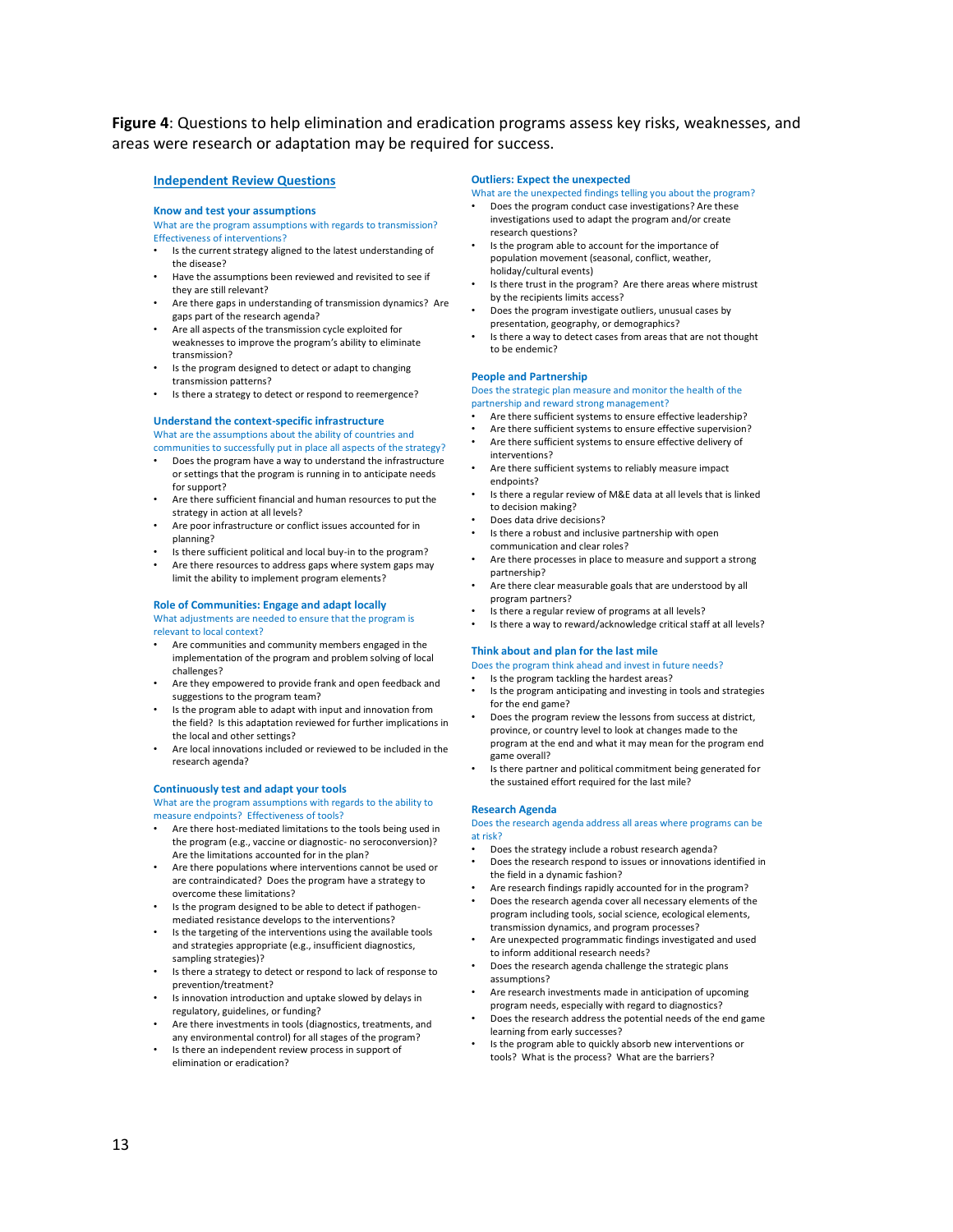# **Notable papers**

- 1. Henderson DA. Eradication: lessons from the past. Bull World Health Organ. 1998;76 Suppl 2:17–21. Available from: https://www.ncbi.nlm.nih.gov/pmc/articles/PMC2305698/
- 2. Arita I, Wickett J, Nakane M. Eradication of infectious diseases: its concept, then and now. Jpn J Infect Dis. 2004 Feb;57(1):1-6. PMID: 14985628
- 3. Taylor S. Political epidemiology: Strengthening socio-political analysis for mass immunisation lessons from the smallpox and polio programmes. Global Public Health. 2009 Nov 1;4(6):546– 60. DOI: 10.1080/17441690701727850
- 4. Nájera JA, González-Silva M, Alonso PL. Some lessons for the future from the Global Malaria Eradication Programme (1955-1969). PLoS Med. 2011 Jan 25;8(1):e1000412. DOI: 10.1371/journal.pmed.1000412
- 5. Cochi SL, Dowdle WR, editors. The Role of Research. In: Disease eradication in the 21st century: implications for global health. Cambridge, Mass: MIT Press; 2011. p. 63–86. (Strüngmann Forum reports). Available from: https://assets.pubpub.org/stjmfst0/21587654686498.pdf
- 6. Roeder P, Mariner J, Kock R. Rinderpest: the veterinary perspective on eradication. Philos Trans R Soc Lond B Biol Sci [Internet]. 2013 Aug 5 [cited 2021 May 26];368(1623). Available from: https://www.ncbi.nlm.nih.gov/pmc/articles/PMC3720037/

### **DISCUSSION**

To be successful in elimination and eradication efforts, we need to learn from the past to effectively plan for the future, strive to learn what we don't know, and think creatively about solutions. Undertaking a program with the goal of elimination of transmission or eradication should not be taken lightly. Many new approaches are available now to consider the investments required and the work necessary to achieve the goal. The extensive multi-year and multi-million-dollar process undertaken through MalERA in support of malaria eradication will not be possible to replicate for all other programs,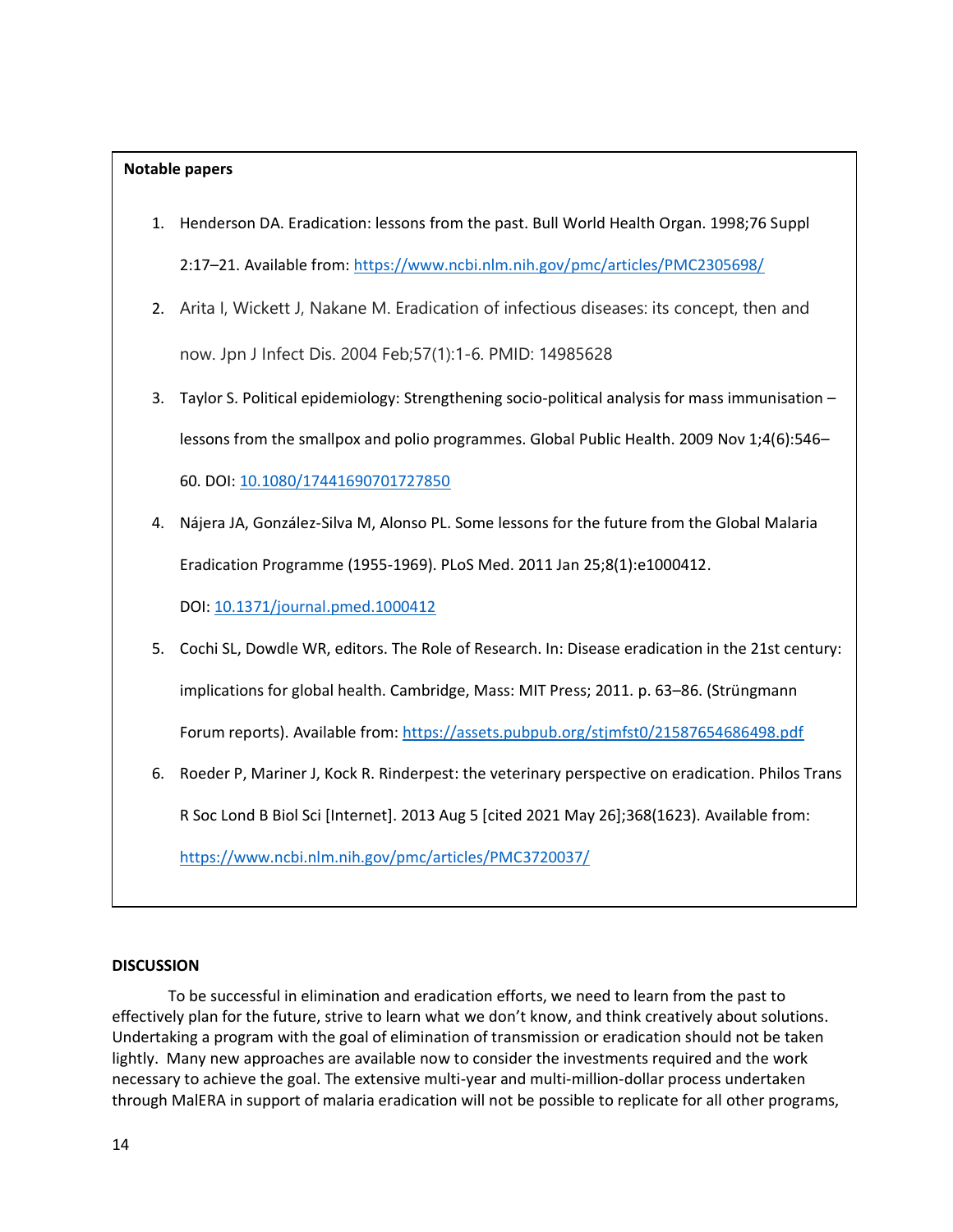particularly in the historically underfunded area of NTDs. We can, however, learn from this effort and try to take essential elements and use them to help ensure a higher likelihood of success. The world is significantly different than when smallpox was eradicated. We do not have a vaccine, like smallpox and rinderpest, for the NTDs identified for eradication and elimination so we will need to use all the tools at our disposal to ensure that we are able to achieve eradication for a second time. We hope that the questions that have come through this analysis can be the building blocks of helping to establish an effective evaluation tool to objectively strengthen and improve programs.

The NTDs in many cases may prove "easier" to eliminate and eradicate as their complex and somewhat fragile lifecycles offer many areas where interventions can be targeted to put pressure and ultimately block transmission. This does however, mean that all areas where interventions can be used to prevent transmission should be considered by the programs. There is potential for many of these efforts overlap with the interventions needed by other disease areas to achieve their health targets. Working with these programs in a supportive, collaborative, and more integrated way can help to strengthen both programs (cite integration paper if ready in time). This theme of integration into health systems and cross sector collaboration including water, sanitation and hygiene, education, and One Health are clearly, and appropriately, highlighted in the WHO's NTD 2030 Roadmap titled '*Ending the Neglect to Attain the Sustainable Development Goals*' launched in January 2021.

In the new WHO NTD 2030 roadmap, the need for quantitative and qualitative monitoring and evaluation of programs is highlighted. The monitoring tools and gap assessment tools are further discussed in the M&E framework entitled '*Ending the neglect to attain the Sustainable Development Goals A framework for monitoring and evaluating progress of the road map for neglected tropical diseases 2021−2030'* that accompanies the Roadmap. In this document, it is clear that there is still significant remaining work to define and target an evaluation tool and process that will build on the current disease specific and program monitoring tools. In reviewing past programs, evidence shows that there are predicable areas of weakness that are risks to E&E efforts that we can learn from and use to assess and strengthen programs. The independent review concept proposed in this paper strives to create a tool which can be used to assess E&E programs against these known areas of weakness in an effort to proactively identify and address them. The use of such a tool can help identify risks early and prevent today's E&E programs from suffering from the same mistakes of the past.

# **REFERENCES**

1. World Health Organization. Ending the neglect to attain the Sustainable Development Goals – A road map for neglected tropical diseases 2021–2030 [Internet]. Geneva: World Health Organization; 2020. 55 p. Available from: https://www.who.int/neglected\_diseases/Ending-the-neglect-to-attain-the-SDGs--NTD-Roadmap.pdf

2. Nájera JA, González-Silva M, Alonso PL. Some lessons for the future from the Global Malaria Eradication Programme (1955-1969). PLoS Med. 2011 Jan 25;8(1):e1000412.

3. Henderson DA. Eradication: lessons from the past. Bull World Health Organ. 1998;76 Suppl 2:17–21.

4. Cochi SL, Dowdle WR, editors. The Role of Research. In: Disease eradication in the 21st century: implications for global health. Cambridge, Mass: MIT Press; 2011. p. 63–86. (Strüngmann Forum reports).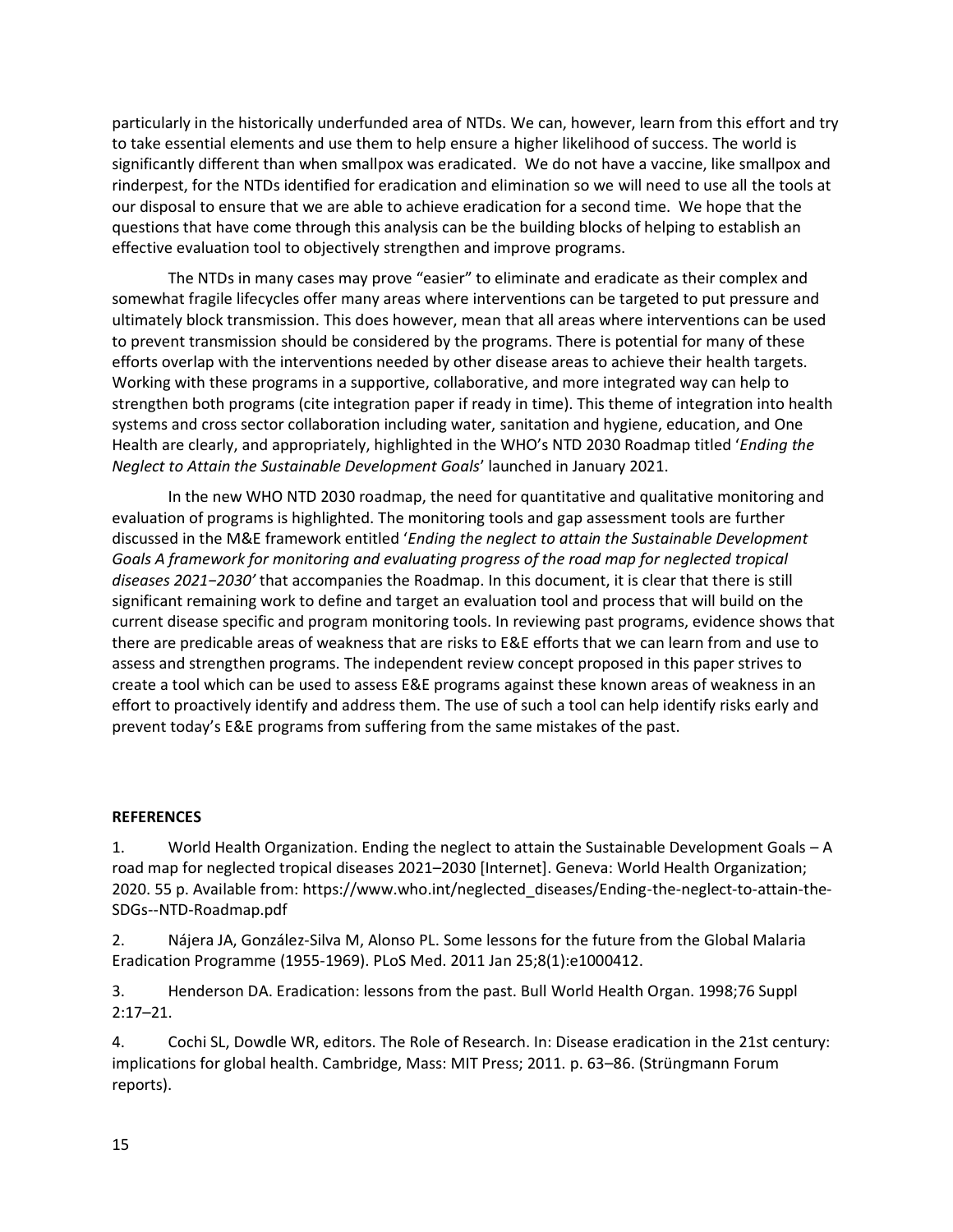5. Morens DM, Holmes EC, Davis AS, Taubenberger JK. Global Rinderpest Eradication: Lessons Learned and Why Humans Should Celebrate Too. J Infect Dis. 2011 Aug 15;204(4):502–5.

6. Mariner JC, House JA, Mebus CA, Sollod AE, Chibeu D, Jones BA, et al. Rinderpest eradication: appropriate technology and social innovations. Science. 2012 Sep 14;337(6100):1309–12.

7. Roeder P, Mariner J, Kock R. Rinderpest: the veterinary perspective on eradication. Philos Trans R Soc Lond B Biol Sci [Internet]. 2013 Aug 5 [cited 2021 May 26];368(1623). Available from: https://www.ncbi.nlm.nih.gov/pmc/articles/PMC3720037/

8. Lakwo T, Oguttu D, Ukety T, Post R, Bakajika D. Onchocerciasis Elimination: Progress and Challenges. Res Rep Trop Med. 2020;11:81–95.

9. Moet FJ, Pahan D, Oskam L, Richardus JH. Effectiveness of single dose rifampicin in preventing leprosy in close contacts of patients with newly diagnosed leprosy: cluster randomised controlled trial. BMJ. 2008 Apr 5;336(7647):761–4.

10. Al Awaidy ST. Progress towards a leprosy-free country: The experience of Oman. PLoS Negl Trop Dis [Internet]. 2017 Nov 20 [cited 2021 Jan 28];11(11). Available from: https://www.ncbi.nlm.nih.gov/pmc/articles/PMC5714392/

11. Steinmann P, Dusenbury C, Addiss D, Mirza F, Smith WCS. A comprehensive research agenda for zero leprosy. Infect Dis Poverty [Internet]. 2020 Nov 12 [cited 2021 Jan 28];9. Available from: https://www.ncbi.nlm.nih.gov/pmc/articles/PMC7658911/

12. Beyene HB, Bekele A, Shifara A, Ebstie YA, Desalegn Z, Kebede Z, et al. Elimination of Guinea Worm Disease in Ethiopia; Current Status of the Disease's, Eradication Strategies and Challenges to the End Game. Ethiop Med J. 2017;55(Suppl 1):15–31.

13. Gebre T. Rethinking disease eradication: putting countries first. Int Health. 2021 Mar 10;13(3):215–21.

14. Lockwood DNJ, Shetty V, Penna GO. Hazards of setting targets to eliminate disease: lessons from the leprosy elimination campaign. BMJ. 2014 Feb 7;348:g1136.

15. Asiedu K, Amouzou B, Dhariwal A, Karam M, Lobo D, Patnaik S, et al. Yaws eradication: past efforts and future perspectives. Bull World Health Organ. 2008 Jul;86(7):499.

16. Awofeso N. Towards global Guinea worm eradication in 2015: the experience of South Sudan. International Journal of Infectious Diseases. 2013 Aug 1;17(8):e577–82.

17. Cairncross S, Muller R, Zagaria N. Dracunculiasis (Guinea Worm Disease) and the Eradication Initiative. Clin Microbiol Rev. 2002 Apr;15(2):223–46.

18. Lammie PJ, Gass KM, King J, Deming MS, Addiss DG, Biswas G, et al. Evolution of the monitoring and evaluation strategies to support the World Health Organization's Global Programme to Eliminate Lymphatic Filariasis. Int Health. 2020 Dec 22;13(Suppl 1):S65–70.

19. malERA Consultative Group on Vector Control. A research agenda for malaria eradication: vector control. PLoS Med. 2011 Jan 25;8(1):e1000401.

20. malERA Consultative Group on Drugs. A research agenda for malaria eradication: drugs. PLoS Med. 2011 Jan 25;8(1):e1000402.

21. Beale MA, Noguera-Julian M, Godornes C, Casadellà M, González-Beiras C, Parera M, et al. Yaws re-emergence and bacterial drug resistance selection after mass administration of azithromycin: a genomic epidemiology investigation. The Lancet Microbe. 2020 Oct 1;1(6):e263–71.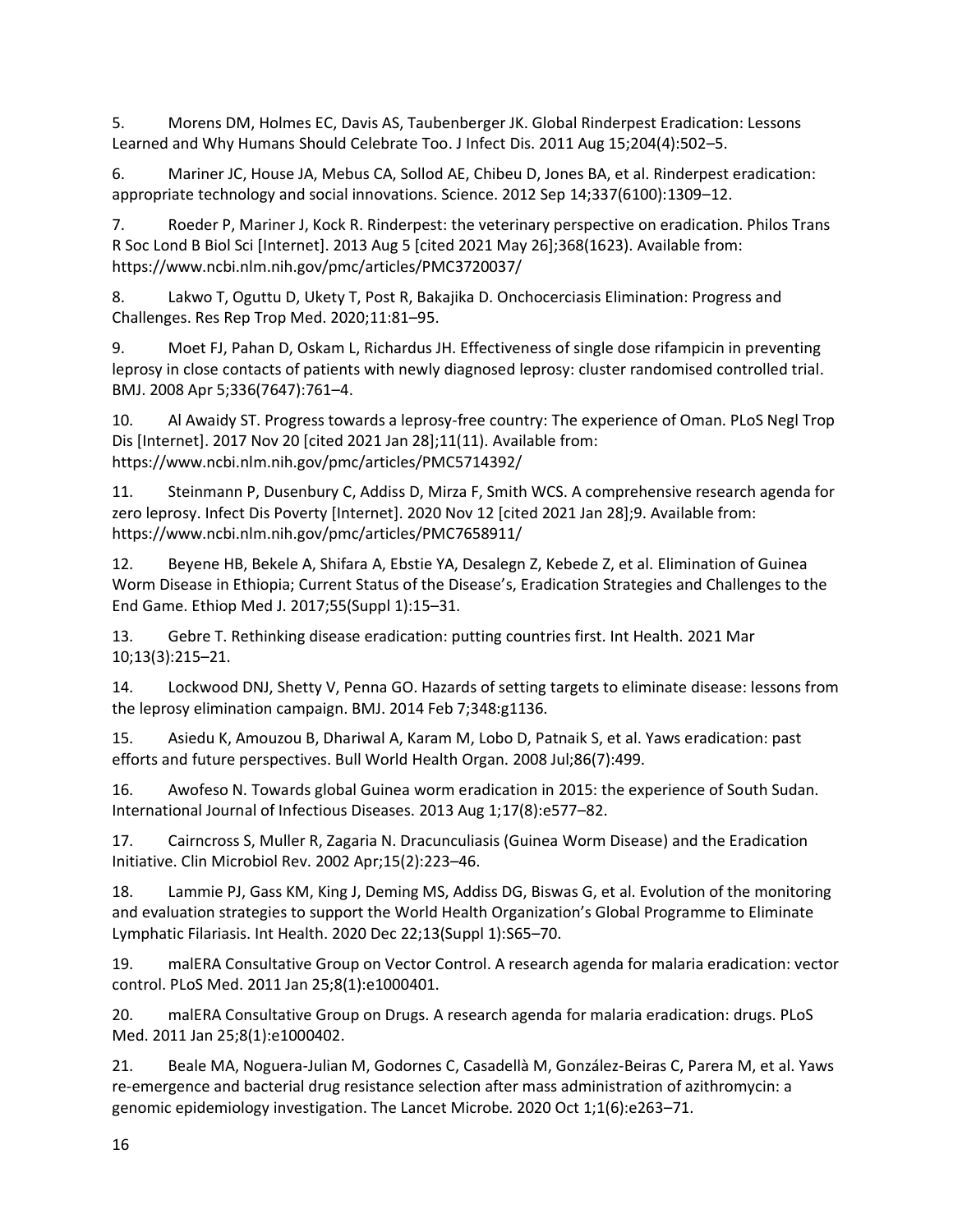22. Marks M. Advances in the Treatment of Yaws. Trop Med Infect Dis [Internet]. 2018 Aug 29 [cited 2021 Feb 16];3(3). Available from: https://www.ncbi.nlm.nih.gov/pmc/articles/PMC6161241/

23. Unnasch TR, Golden A, Cama V, Cantey PT. Diagnostics for onchocerciasis in the era of elimination. Int Health. 2018 Mar 1;10(suppl\_1):i20–6.

24. Press TM. Disease Eradication in the 21st Century | The MIT Press [Internet]. The MIT Press; [cited 2021 Jan 28]. Available from: https://mitpress.mit.edu/books/disease-eradication-21st-century

25. Sutton B, Canyon D. The Tortoise and the Hare: Guinea Worm, Polio and the Race to Eradication. PLoS Curr [Internet]. 2015 Aug 31 [cited 2021 Feb 4];7. Available from: https://www.ncbi.nlm.nih.gov/pmc/articles/PMC4566947/

26. Taylor S. Political epidemiology: Strengthening socio-political analysis for mass immunisation – lessons from the smallpox and polio programmes. Global Public Health. 2009 Nov 1;4(6):546–60.

27. Guagliardo SAJ, Roy SL, Ruiz-Tiben E, Zirimwabagabo H, Romero M, Chop E, et al. Guinea worm in domestic dogs in Chad: A description and analysis of surveillance data. PLoS Negl Trop Dis. 2020 May;14(5):e0008207.

28. McDonald RA, Wilson-Aggarwal JK, Swan GJF, Goodwin CED, Moundai T, Sankara D, et al. Ecology of domestic dogs Canis familiaris as an emerging reservoir of Guinea worm Dracunculus medinensis infection. PLoS Negl Trop Dis. 2020 Apr;14(4):e0008170.

29. Molyneux D, Sankara DP. Guinea worm eradication: Progress and challenges— should we beware of the dog? PLOS Neglected Tropical Diseases. 2017 Apr 20;11(4):e0005495.

30. Update: Progress Toward Global Eradication of Dracunculiasis, January 2007--June 2008 [Internet]. [cited 2021 Feb 4]. Available from:

https://www.cdc.gov/mmwr/preview/mmwrhtml/mm5743a3.htm

31. GREP Symposium and High-Level Meeting, Food and Agriculture Organization of the United Nations. Lessons learned from the eradication of rinderpest for controlling other transboundary animal diseases: GREP Symposium and High-Level Meeting, 12-15 October 2010, Rome, Italy. [Internet]. 2012 [cited 2021 May 26]. Available from: http://www.fao.org/docrep/016/i3042e/i3042e.pdf

32. Tounkara K, Nwankpa N. Rinderpest experience: -EN- -FR- L'expérience de la peste bovine -ES-La experiencia de la peste bovina. Rev Sci Tech OIE. 2017 Aug 1;36(2):569–78.

33. Jacobson J, Bush S. Neglected Tropical Diseases, Neglected Communities, and Conflict: How Do We Leave No One Behind? Trends Parasitol. 2018 Mar;34(3):175–7.

34. Small PA. Smallpox: The Death of a Disease and House on Fire: The Fight to Eradicate Smallpox - Volume 17, Number 11—November 2011 - Emerging Infectious Diseases journal - CDC. [cited 2021 Jun 7]; Available from: https://wwwnc.cdc.gov/eid/article/17/11/11-1229\_article

35. Tediosi F, Steinmann P, de Savigny D, Tanner M. Developing Eradication Investment Cases for Onchocerciasis, Lymphatic Filariasis, and Human African Trypanosomiasis: Rationale and Main Challenges. PLoS Negl Trop Dis [Internet]. 2013 Nov 7 [cited 2021 Feb 5];7(11). Available from: https://www.ncbi.nlm.nih.gov/pmc/articles/PMC3820723/

36. Merritt MW, Sutherland CS, Tediosi F. Ethical Considerations for Global Health Decision-Making: Justice-Enhanced Cost-Effectiveness Analysis of New Technologies for Trypanosoma brucei gambiense. Public Health Ethics. 2018 Nov;11(3):275–92.